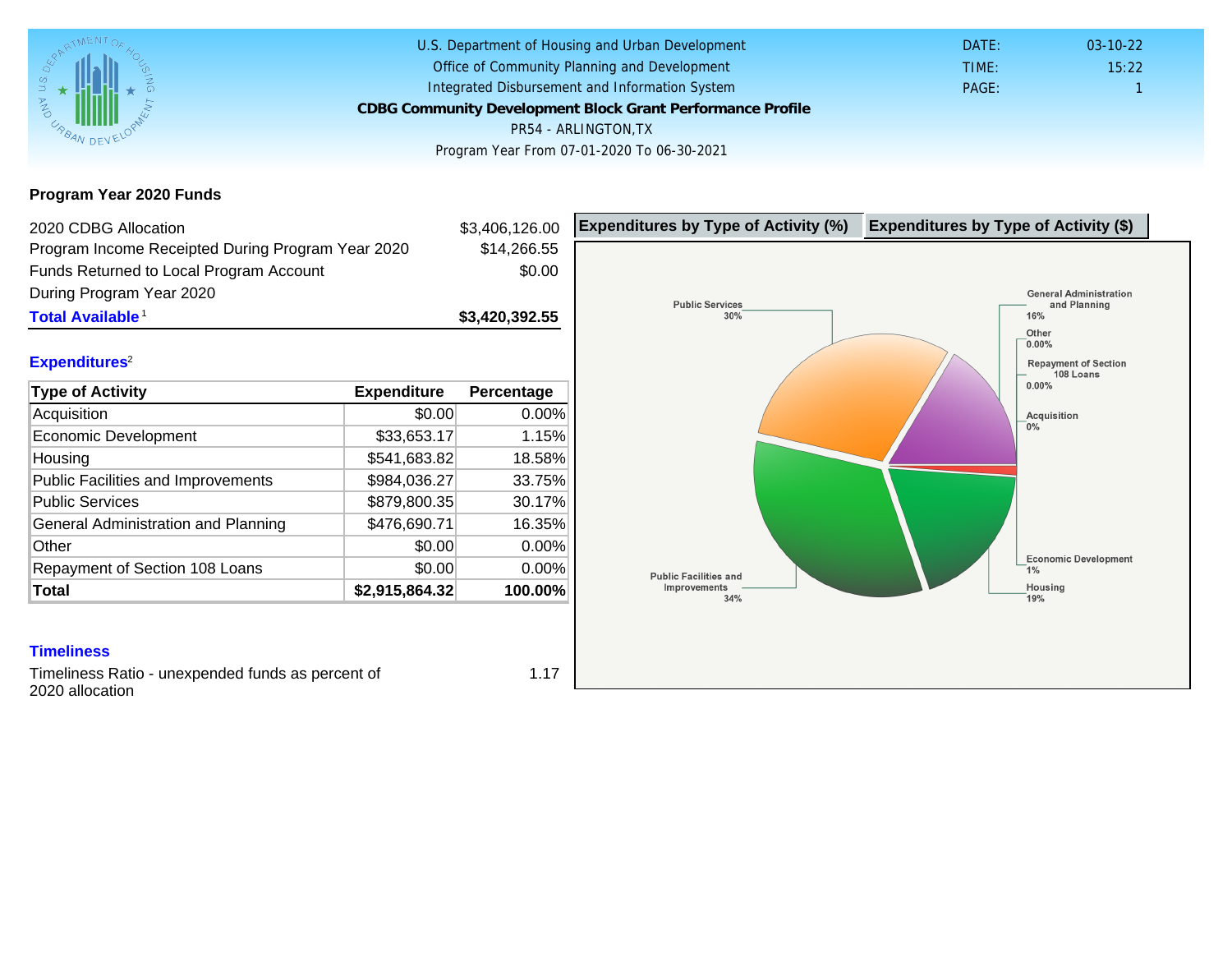## Program Targeting

| 1 - Percentage of Expenditures Assisting Low-<br>and Moderate-Income Persons and Households<br>Either Directly or On an Area Basis <sup>3</sup>                                                                                | 100.00%      |  |
|--------------------------------------------------------------------------------------------------------------------------------------------------------------------------------------------------------------------------------|--------------|--|
| 2 - Percentage of Expenditures That Benefit<br>Low/Mod Income Areas                                                                                                                                                            | 43.53%       |  |
| 3 -Percentage of Expenditures That Aid in The<br>Prevention or Elimination of Slum or Blight                                                                                                                                   | $0.00\%$     |  |
| 4 - Percentage of Expenditures Addressing<br><b>Urgent Needs</b>                                                                                                                                                               | $0.00\%$     |  |
| 5-Funds Expended in Neighborhood<br>(Community For State) Revitalization Strategy<br>Areas and by Community Development<br>Financial Institution.<br>6 - Percentage of Funds Expended in<br>Neighborhood (Community For State) | \$166,120.57 |  |
| Revitalization Strategy Areas and by Community<br>Development Financial Institution                                                                                                                                            | 6.81%        |  |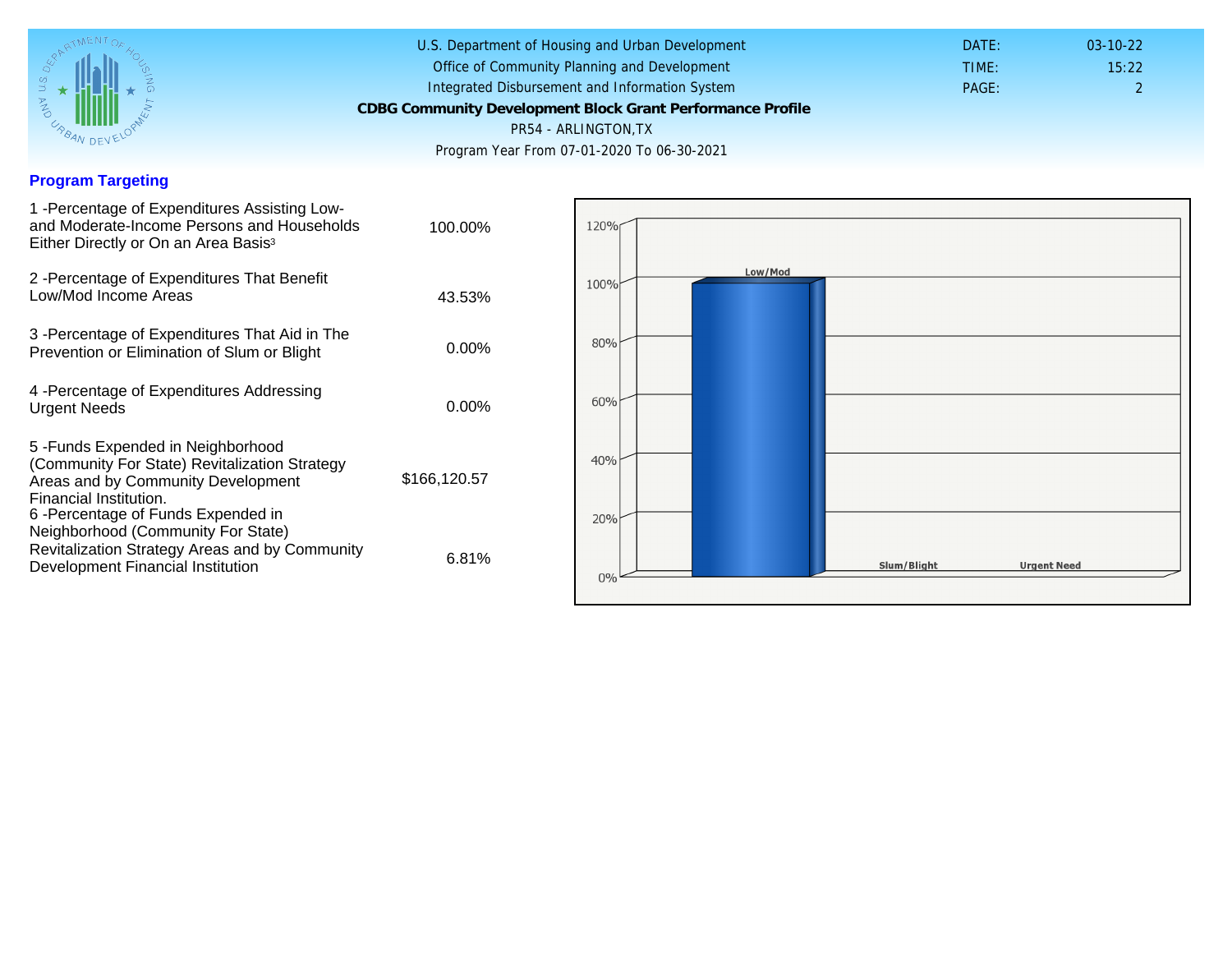# CDBG Beneficiaries by Racial/Ethnic Category <sup>4</sup>

| Race                                              | Total  | Hispanic |
|---------------------------------------------------|--------|----------|
| White                                             | 54.26% | 81.48%   |
| Black/African American                            | 25.96% | 2.36%    |
| Asian                                             | 9.17%  | 0.08%    |
| American Indian/Alaskan Native                    | 0.61%  | 0.72%    |
| lNative Hawaiian/Other Pacific Islander           | 0.18%  | 0.08%    |
| American Indian/Alaskan Native & White            | 0.18%  | 0.13%    |
| Asian & White                                     | 0.23%  | 0.00%    |
| Black/African American & White                    | 0.86%  | 0.21%    |
| Amer. Indian/Alaskan Native & Black/African Amer. | 0.45%  | 0.21%    |
| Other multi-racial                                | 8.11%  | 14.73%   |
| Asian/Pacific Islander (valid until 03-31-04)     | 0.00%  | $0.00\%$ |
| Hispanic (valid until 03-31-04)                   | 0.00%  | 0.00%    |

### Income of CDBG Beneficiaries

| Income Level                          | Percentage |  |
|---------------------------------------|------------|--|
| Extremely Low Income (<=30%)          | 64.30%     |  |
| Low Income (30-50%)                   | 27.80%     |  |
| Moderate Income (50-80%)              | 6.97%      |  |
| Total Low and Moderate Income (<=80%) | 99.07%     |  |
| Non Low and Moderate Income (>80%)    | 0.93%      |  |